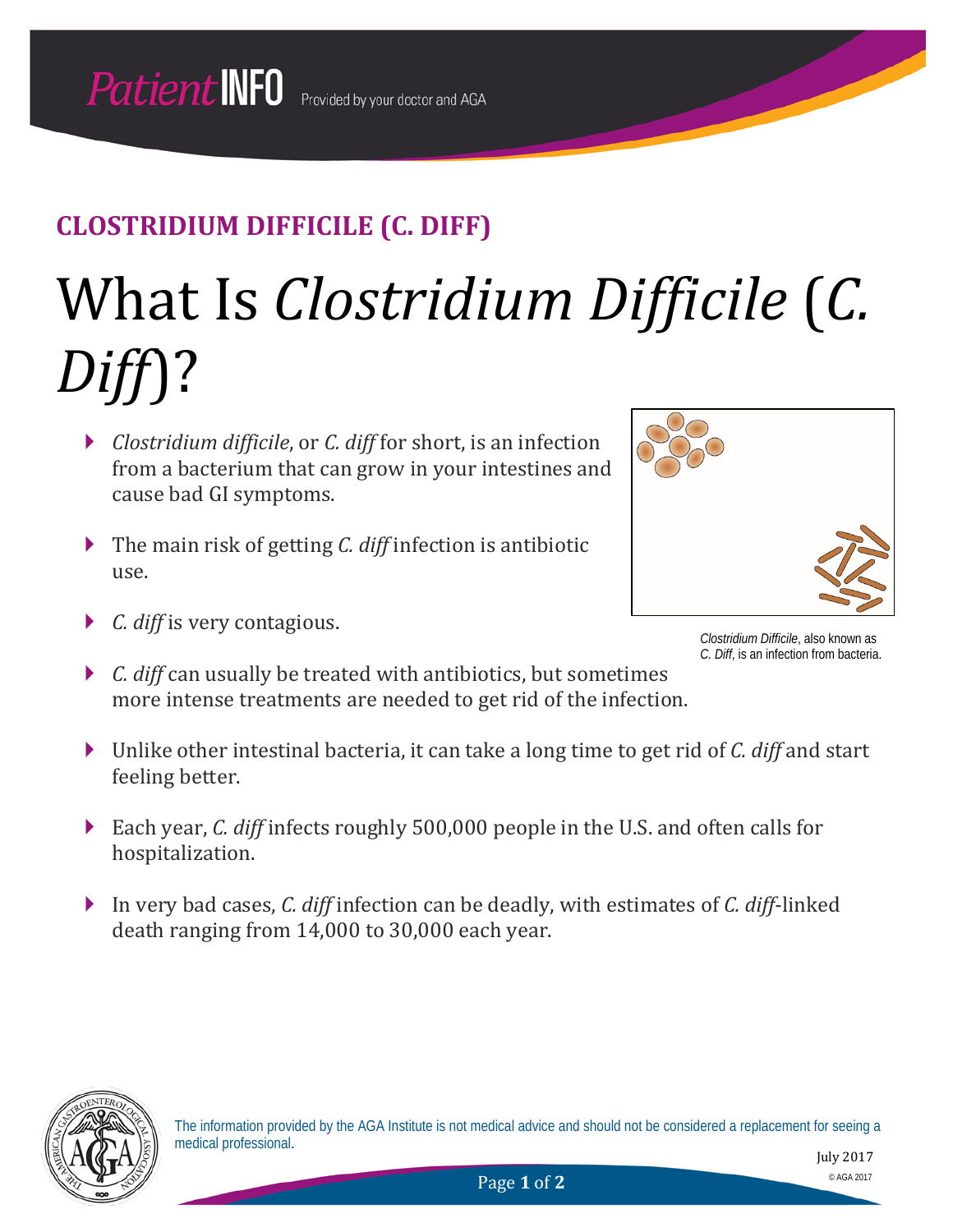#### **How Is It Passed?**

- $\triangleright$  Perhaps as much as 10 percent of people carry the bacteria without feeling sick or having symptoms. These people still shed the bacteria through their stool.
- When people who carry *C. diff* do not wash their hands after going to the bathroom, they can taint the food they handle and they can leave the bacteria on things they touch.
- The bacteria can survive for months unless the area is fully cleaned with products specifically designed to kill them, like bleach.
- If someone touches a surface contaminated with *C. diff*, they may accidentally ingest the bacteria. This doesn't mean they will get sick, but they could still carry the bacteria and be able to spread it.

 $10<sup>%</sup>$ 

10 percent of people carry the bacteria without feeling sick or having symptoms. These people still shed the bacteria through their stool.





The information provided by the AGA Institute is not medical advice and should not be considered a replacement for seeing a medical professional.

July 2017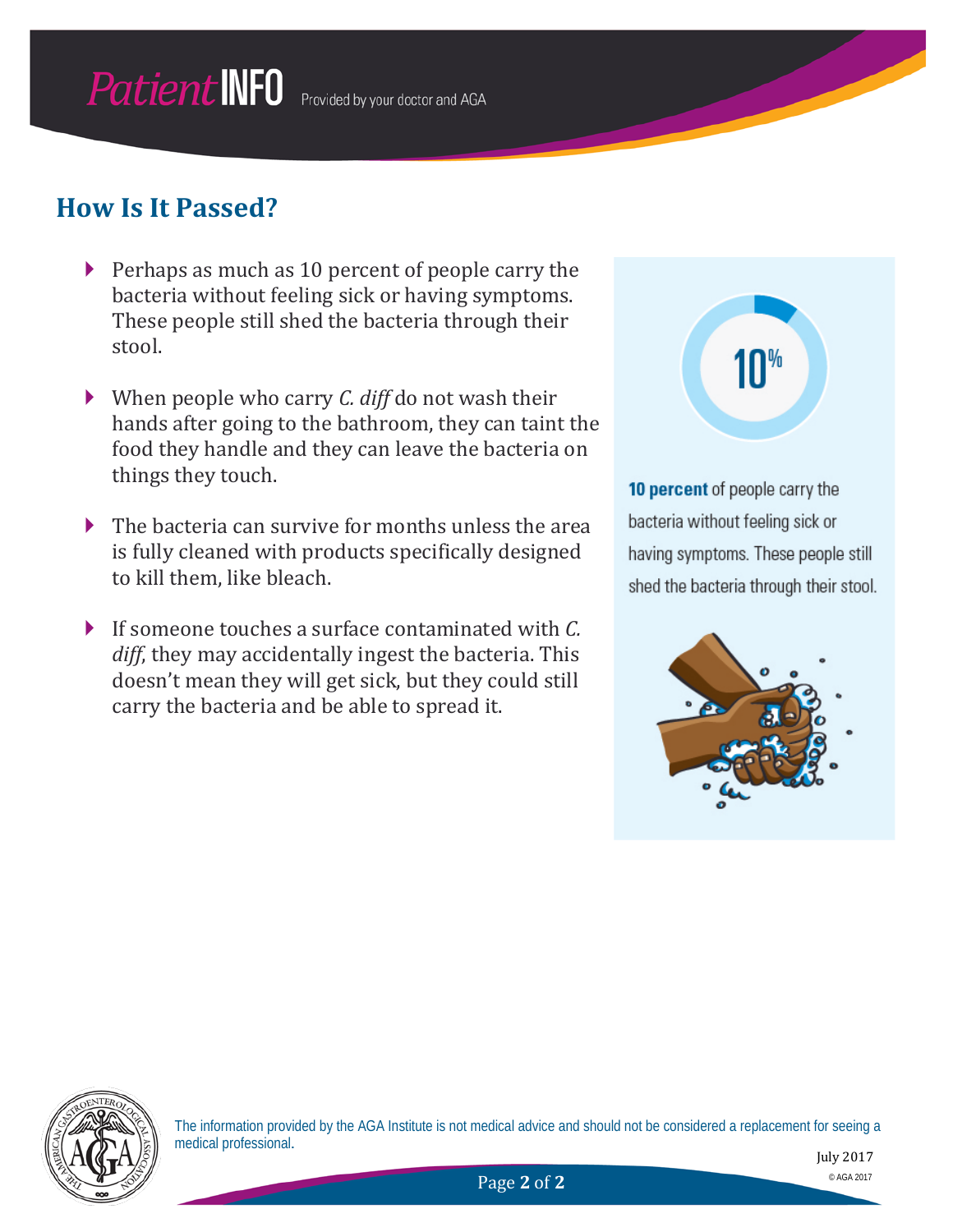## Symptoms

The symptoms of *Clostridium difficile* (*C. diff*) infection often start with:

- Watery diarrhea (very liquid stool) three or more times a day for more than two days.
- Belly pain and cramps.
- Mild to moderate nausea.
- Loss of appetite (not feeling hungry).

In more serious cases, symptoms may be:

- Watery diarrhea as often as 15 times per day.
- Severe belly pain and cramping.
- Dehydration.
- Fever.
- Weight loss.

If you get diarrhea (very liquid stool) within a few days of being admitted to or released from a hospital, or within two months of taking an antibiotic, and you have had three or more bouts of diarrhea in 24 hours, *C. diff* may be the reason. **Talk to your doctor right away.**



The information provided by the AGA Institute is not medical advice and should not be considered a replacement for seeing a medical professional.

July 2017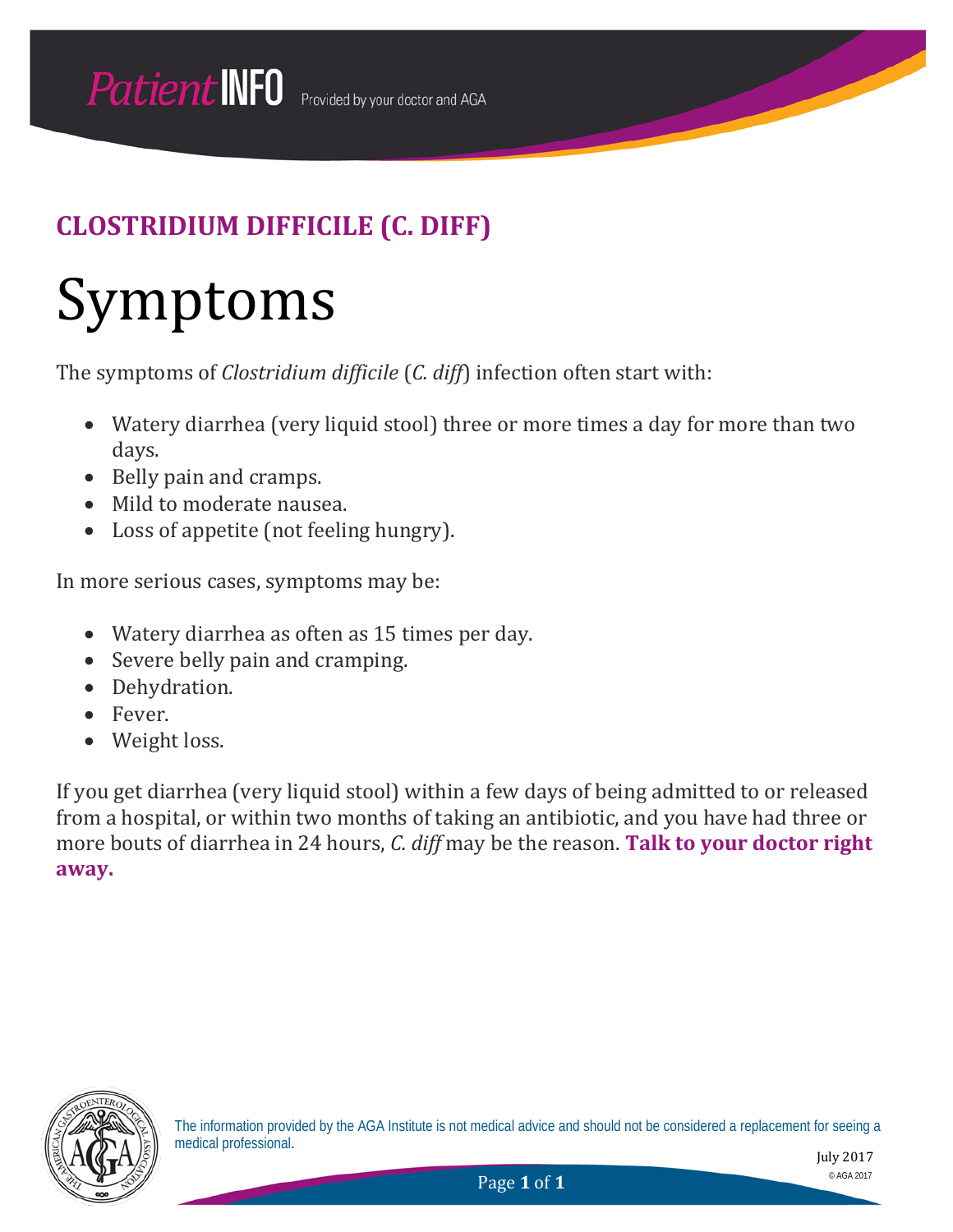## Risk Factors

*C. diff* is most common in hospitals and long-term-care clinics, like nursing homes, but it also occurs in nonhospitalized patients who have not taken antibiotics. While taking antibiotics can pave the way for *Clostridium difficile* (*C. diff*), other things can put you at risk:

- Being at least 65 years old.
- Having abdominal surgery.
- Existing problems or disease in your intestines, such as inflammatory bowel disease (IBD) or colon cancer.
- Having a weakened immune system because of chemotherapy or other drugs that suppress the immune system, or AIDS.
- Past infection with *C. diff*, especially a recent infection.
- Treatment with acid-reducing medications.

If you are healthy, you will most likely not get an infection with *C. diff.* Other organisms often found in your GI tract keep it in check by occupying the sites where *C. diff* could attach and multiply. Think of these sites as parking spaces — if another organism is already there, *C. diff* has nowhere to park. *C. diff* is occurring more often in nonhospitalized community patients, who represent about 40 percent of cases.



The information provided by the AGA Institute is not medical advice and should not be considered a replacement for seeing a medical professional.

July 2017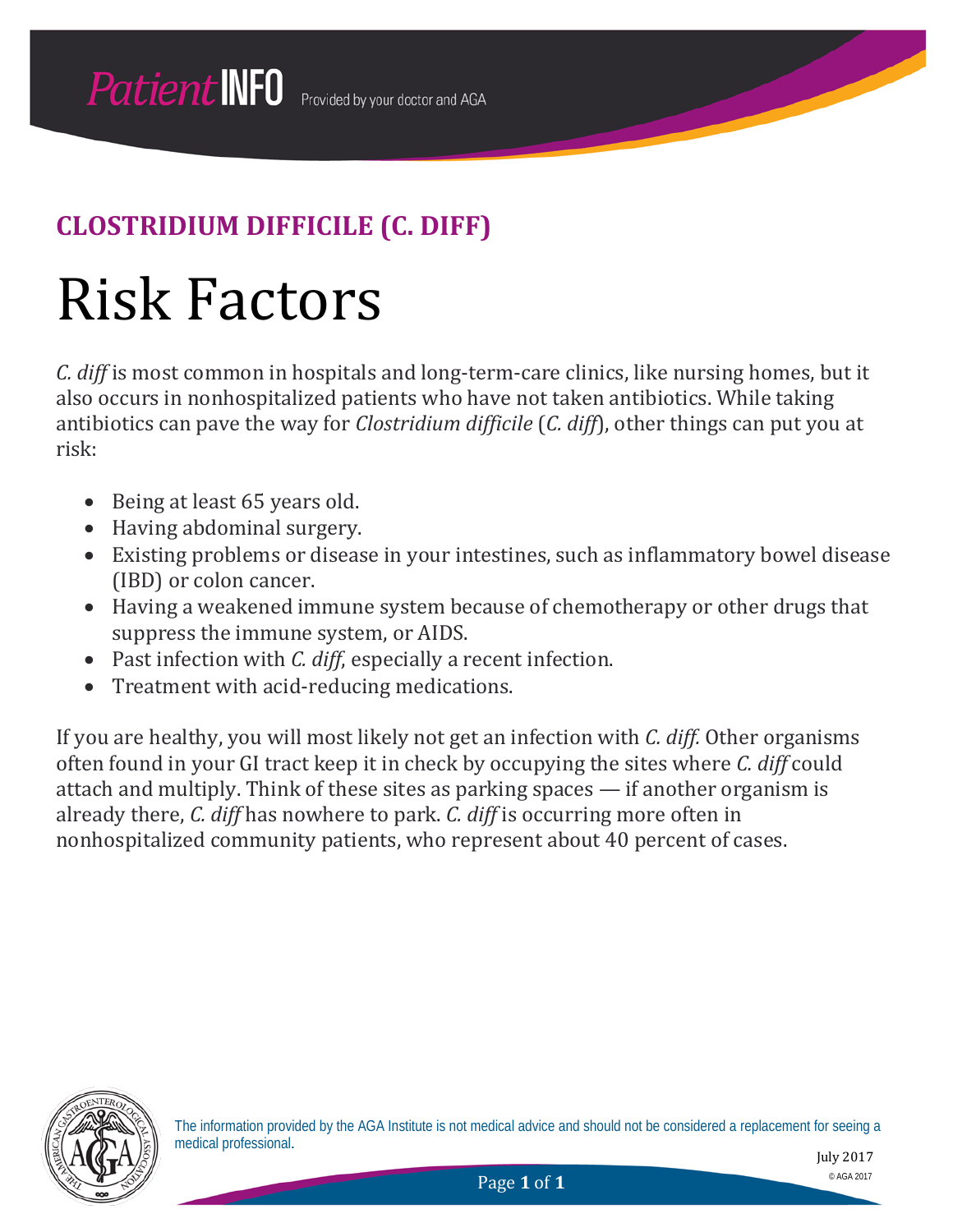# Getting Tested

There are many tests used to investigate causes of diarrhea. Which test your doctor chooses will depend on your symptoms and medical history and whether you are currently in a hospital.

#### **Stool Tests**

- The easiest and most specific test is a stool test for *Clostridium difficile* (*C. diff*).
- You will give a stool sample in a sterile holder supplied by your doctor's office or lab.
- The lab will run tests on your stool to look for toxins from the *C. diff* bacteria.
- Stool tests can take 24–48 hours to give results.

#### **Blood Tests**

• Blood tests can show a high white blood cell count, which is a sign of infection in the body.

#### **Colonoscopy**

- In rare cases, your gastroenterologist may feel a colonoscopy is needed to look at your colon.
- A colonoscopy involves looking at the colon from the inside with a long, thin (about the width of your little finger), flexible tube with a tiny camera on the end, through which the doctor can look for signs of *C. diff* infection, pseudomembranous colitis (inflammation in the colon caused by *C. diff*).
- You will be given a medicine to block pain and make you feel sleepy, so you won't feel much during this test.
- It will also let the doctor to take tissue samples to look at under a microscope (biopsy) if needed.

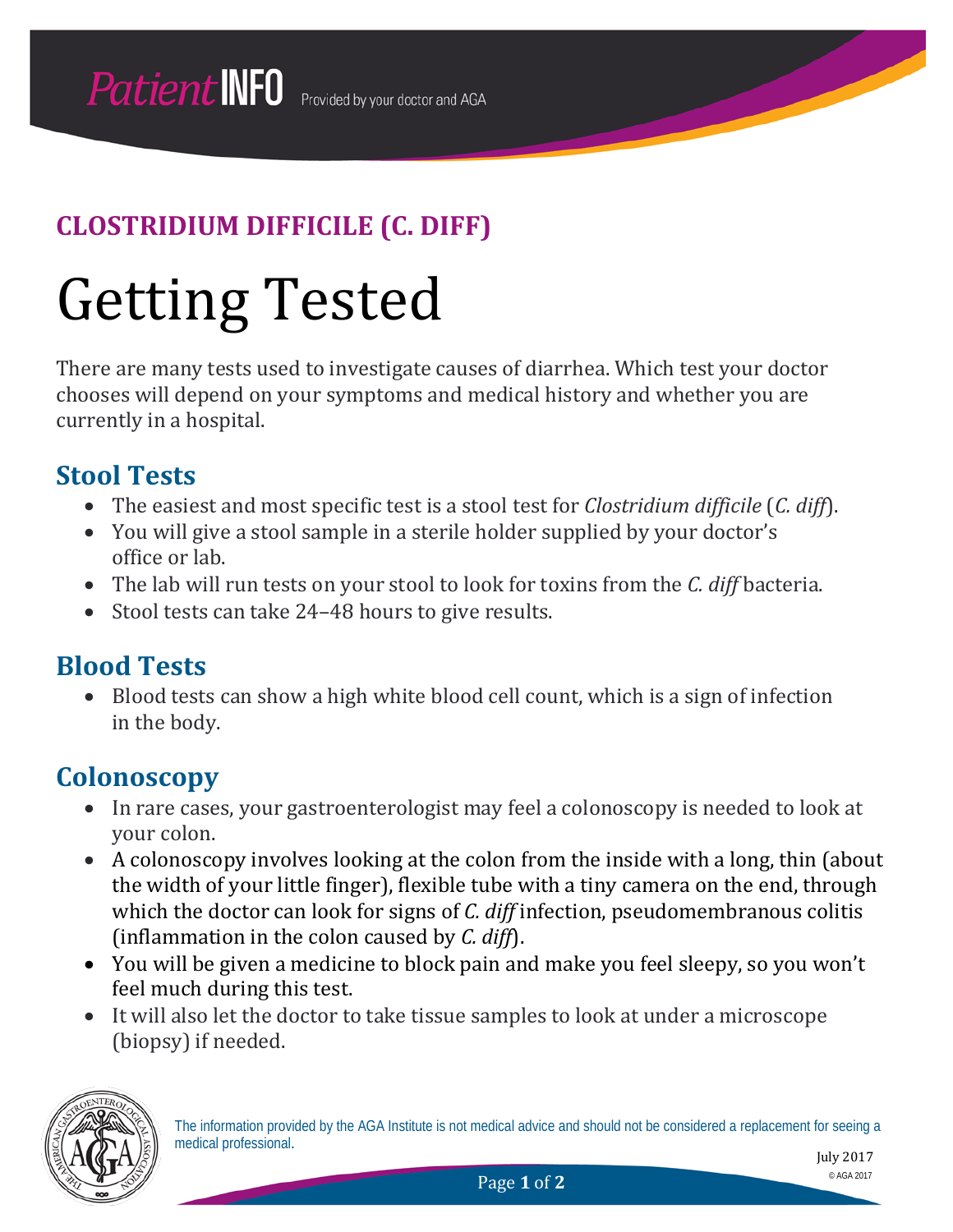#### **CT Scan**

- A CT scan looks for thickening of the wall of your intestines.
- During this test, you may get an IV injection of a special dye that will let the CT machine take better pictures of your intestines.
- If you have an allergy to iodine or shellfish, tell your doctor, because people with these allergies may have a reaction to the dye.

#### *Clostridium difficile* **(***C. diff***) – What to Know:**

- *Clostridium difficile (C. diff)* is an infection from a bacterium that can grow in your gut, causing watery stool and belly pain.
- *C. diff* is very contagious. Some people can have *C. diff* without any symptoms, but they can still pass the bacteria to others.
- Some people have a higher risk of getting it, like those in hospitals or nursing homes.
- *C. diff* is harder to treat than other infections, though there are treatment options.

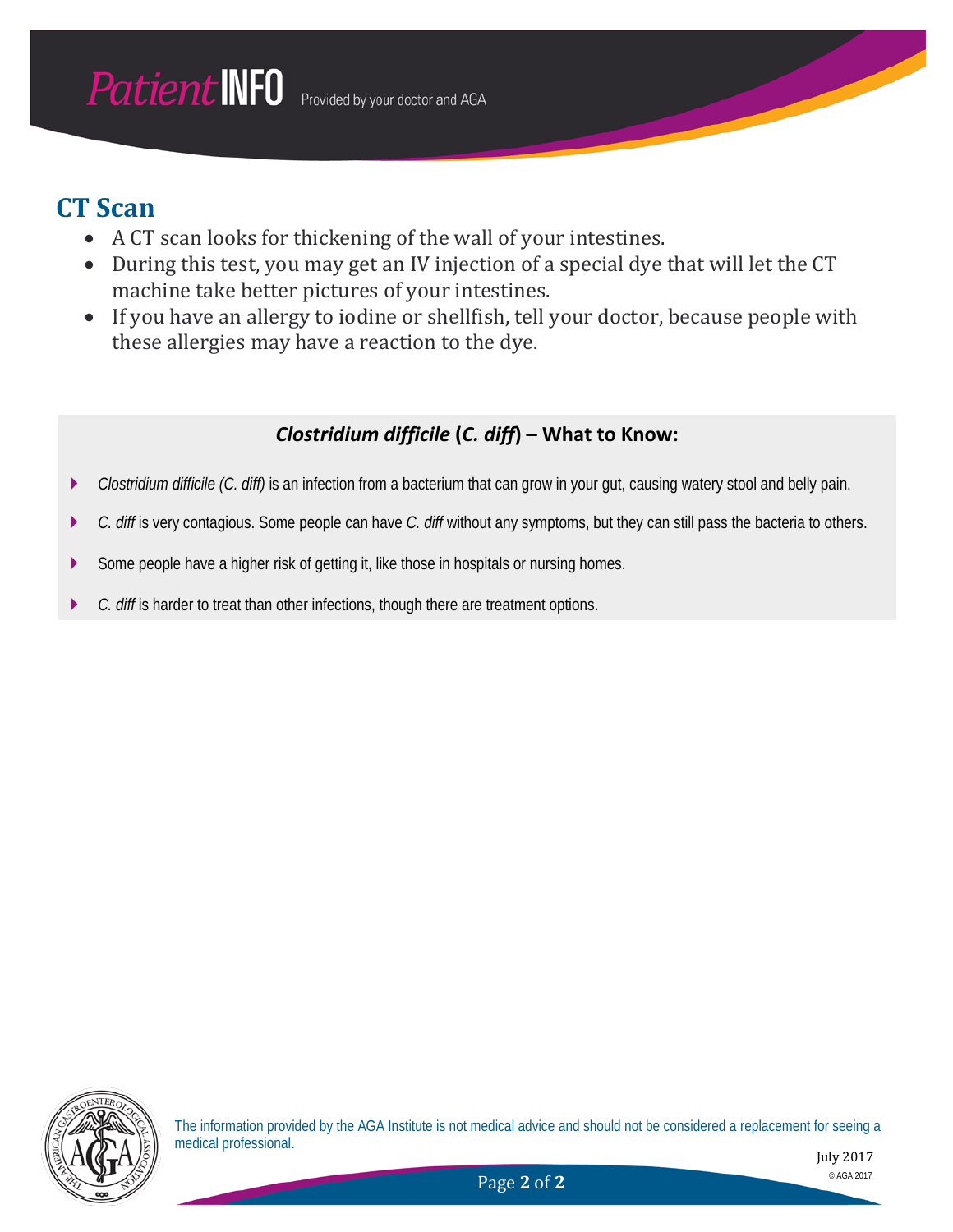## Treatment

There are a few options to treat *Clostridium difficile* (*C. diff*), but **your doctor will choose one based on your case, how bad the infection is and your medical history**.

If you get diarrhea (loose stool) while taking an antibiotic, your doctor may tell you to stop taking it or switch to some other type. Based on how long you've been dealing with diarrhea or how sick you are, your doctor may want you to get a stool test for *C. diff* and give you IV fluids and electrolytes so that you do not get dehydrated. Unfortunately, *C. diff* can be stubborn, so **treatment often calls for many steps.**

#### **Antibiotics**

- Stopping the antibiotics will often resolve diarrhea. However, if you continue to have diarrhea or do not get better, a stool test for *C. diff* should be done.
- If *C. diff* is found in the stool, new antibiotic treatment will be neededed to clear this infection.
- Your doctor will order a different type of antibiotic
- to specifically treat the *C. diff* infection, usually oral metronidazole or vancomycin. • Many people who take antibiotics to treat *C. diff* infection start to feel better within three days, but it is vital to keep taking the medication until you finish it (usually 10– 14 days). If not, it may not kill all the *C. diff* organisms, and the infection could come back.
- Approximately 25 percent of people with *C. diff* will need a second round of antibiotics.
- Good hand washing and special care by all sharing bathrooms is important to prevent the spread of *C. diff* to others in the household.





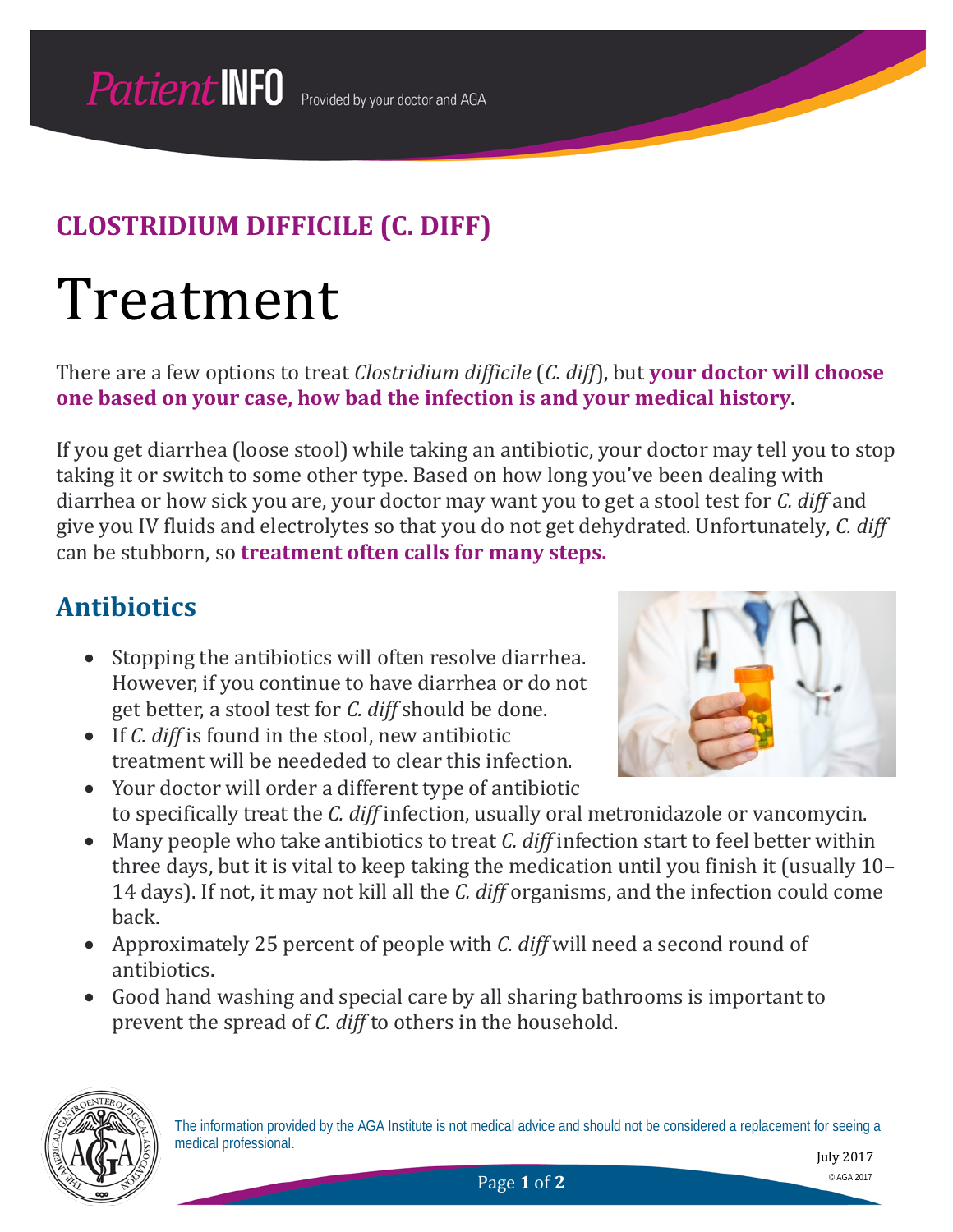### **Probiotics**

- Probiotics are living microscopic (very small) organisms that research has shown can help your health.
- Most often, they are bacteria, but they may also be other organisms, such as yeasts. In some cases, they are like, or the same as, the helpful organisms in your GI tract.
- There is some evidence that taking certain probiotics may help treat or prevent *C. diff* infection.
- Probiotics are found over-the-counter in drugstores and health-food stores.
- There are many types of probiotics, and most of them have not been studied for treating *C. diff* infection or shown to be helpful. It is very important for you to ask your doctor about probiotics (such as if they could be helpful for your case, which ones to take and how much) before you take them.

#### **Surgery**

• Rarely, in very severe, life-threatening cases, it may be necessary to remove the infected part of the intestine.

#### **Fecal Microbiota Transplantation (FMT)**

- With FMT, stool from a healthy donor is made into a liquid mixture and transferred into the colon of the infected person to reintroduce or boost helpful organisms.
- Please refer to the FMT details sections for more information.

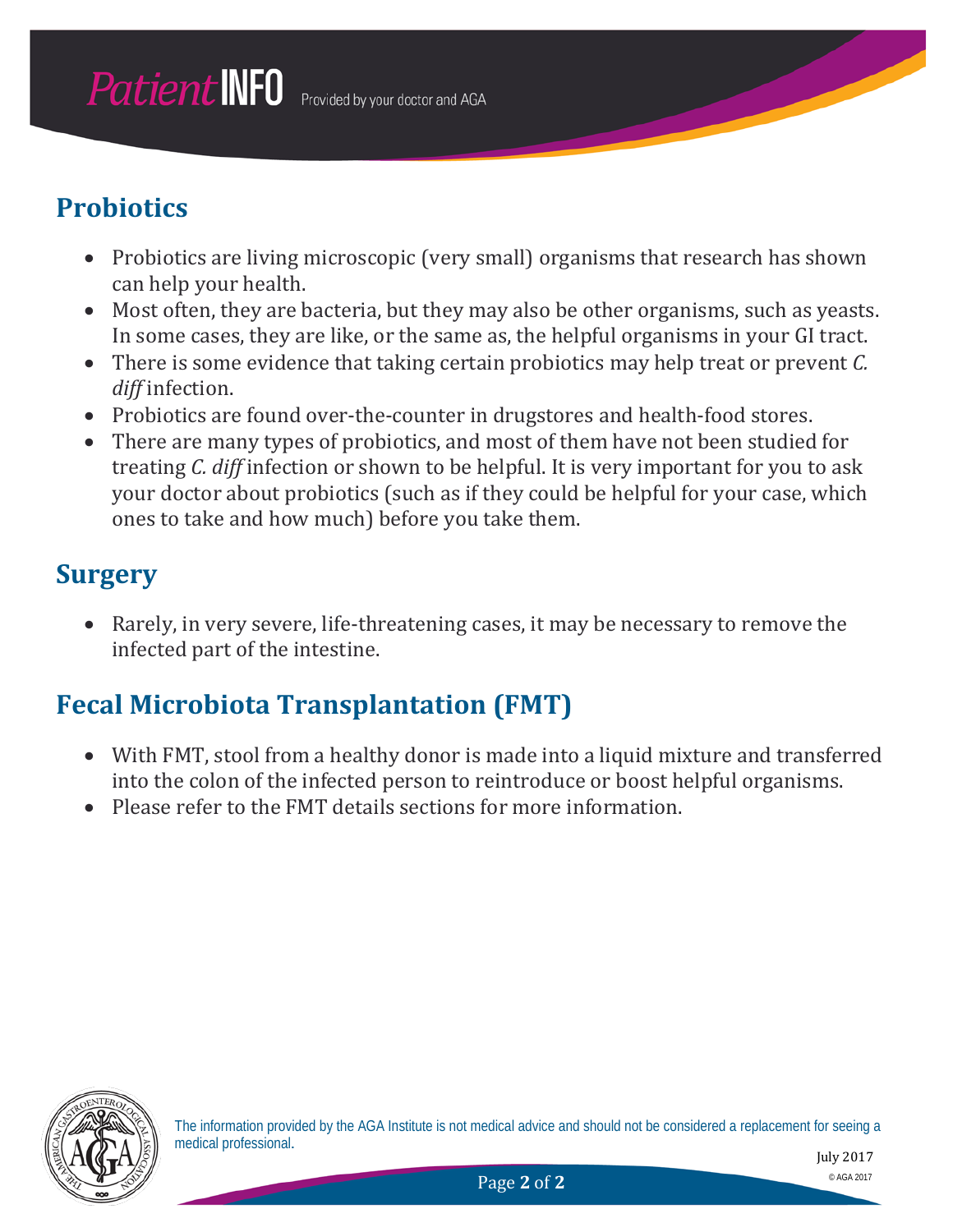# Fecal Microbiota Transplantation (FMT)

Fecal microbiota transplantation (FMT) is when stool from a healthy donor is made into a liquid mixture and transferred into the colon of a different person to try to reintroduce or boost helpful organisms. FMT is only approved to treat *Clostridium difficile* (*C. diff*) infection that has occurred three times despite adequate antibiotic treatment, though there is ongoing research to find out if FMT may work for other health issues.

#### **Who Is a Candidate for FMT?**

FMT may be an option for people who have had:

- At least three episodes of mild to moderate *C. diff* infection that have not responded to six to eight weeks of treatment with antibiotics.
- At least two episodes of severe *C. diff* infection that called for them to be admitted to the hospital.
- Severe *C. diff* infection or severe colitis caused by *C. diff* that did not respond to antibiotics within two days.

Not everyone is a good candidate for FMT. The procedure is risky for people who are taking drugs that suppress the immune system, have had a recent bone marrow transplant, or have cirrhosis of the liver or advanced HIV or AIDS. If you fall into one of these groups, your doctor may urge against it, based on how bad your *C. diff* infection is and whether you have other problems.

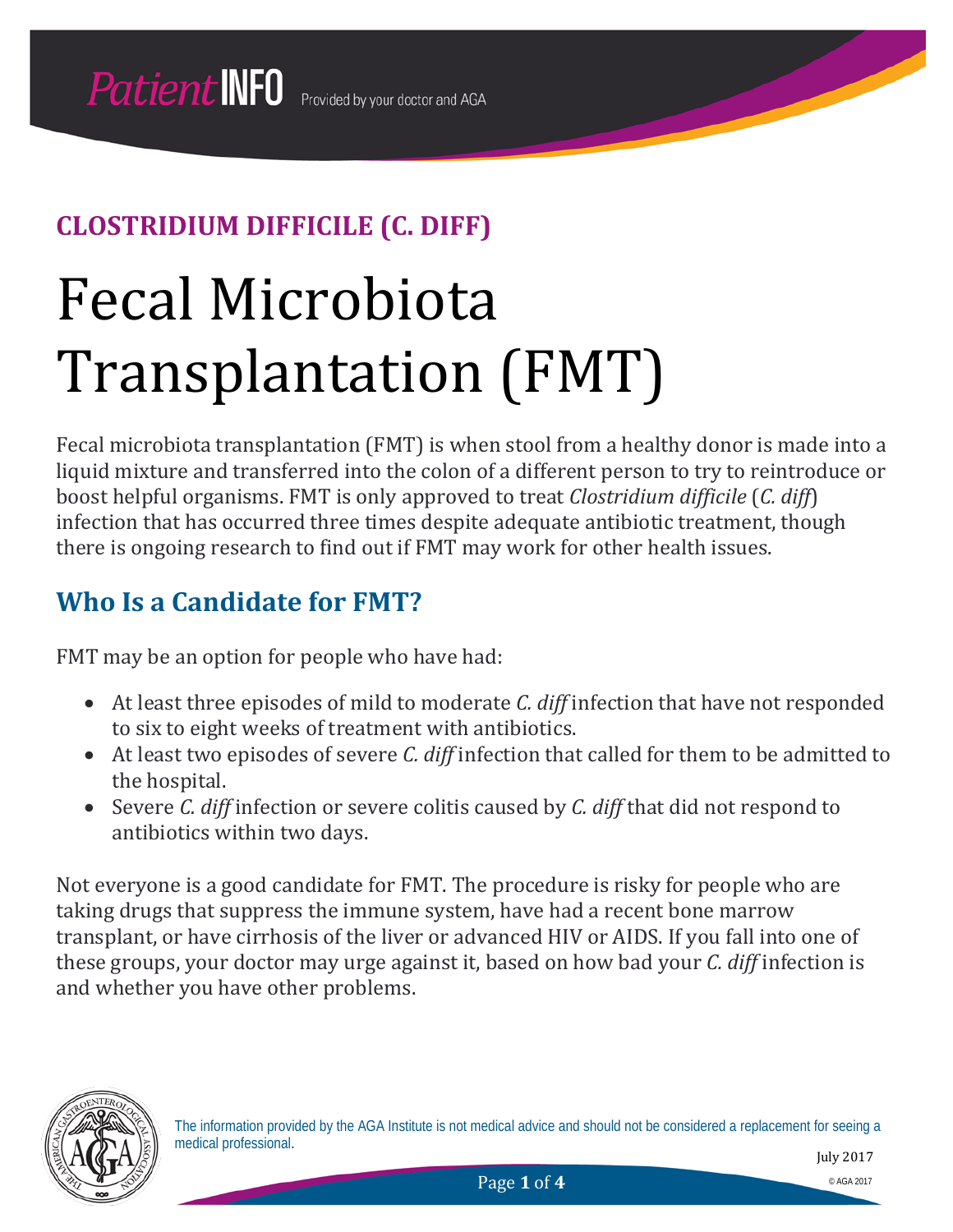#### **Stool Donors**

There are strict standards to become a stool donor.

- Donors must be screened carefully to avoid transmitting dangerous viruses or bacteria to the person with *C. diff*
- Doctors first screen potential donors by asking them the same questions they would ask of potential blood donors.
- Donors will also be tested for diseases that can be spread through the blood, such as hepatitis, HIV and syphilis.
- People who have taken antibiotics within the last three months or who have diseases or conditions of the GI tract, such as irritable bowel syndrome (IBS) or chronic constipation, should not be donors.

Testing of the stool may not be covered by health insurance and can cost more than \$500. Donors should check with their insurance companies and plan.

A registry for patients who have FMT has been set up by the AGA so that they can be followed over time. Patients who have received FMT are strongly encourages to be a part of it.

#### **Getting Ready for the Transplant**

Though the procedures for FMT will depend on the health of the recipient and the preferences of the doctor doing the transplant, there are many things recipients and donors will have to do to get ready.

Because the long-term results of FMT are not known, the FDA needs an informed-consent form signed by the recipient.





The information provided by the AGA Institute is not medical advice and should not be considered a replacement for seeing a medical professional.

July 2017

**Page 2 of 4** © AGA 2017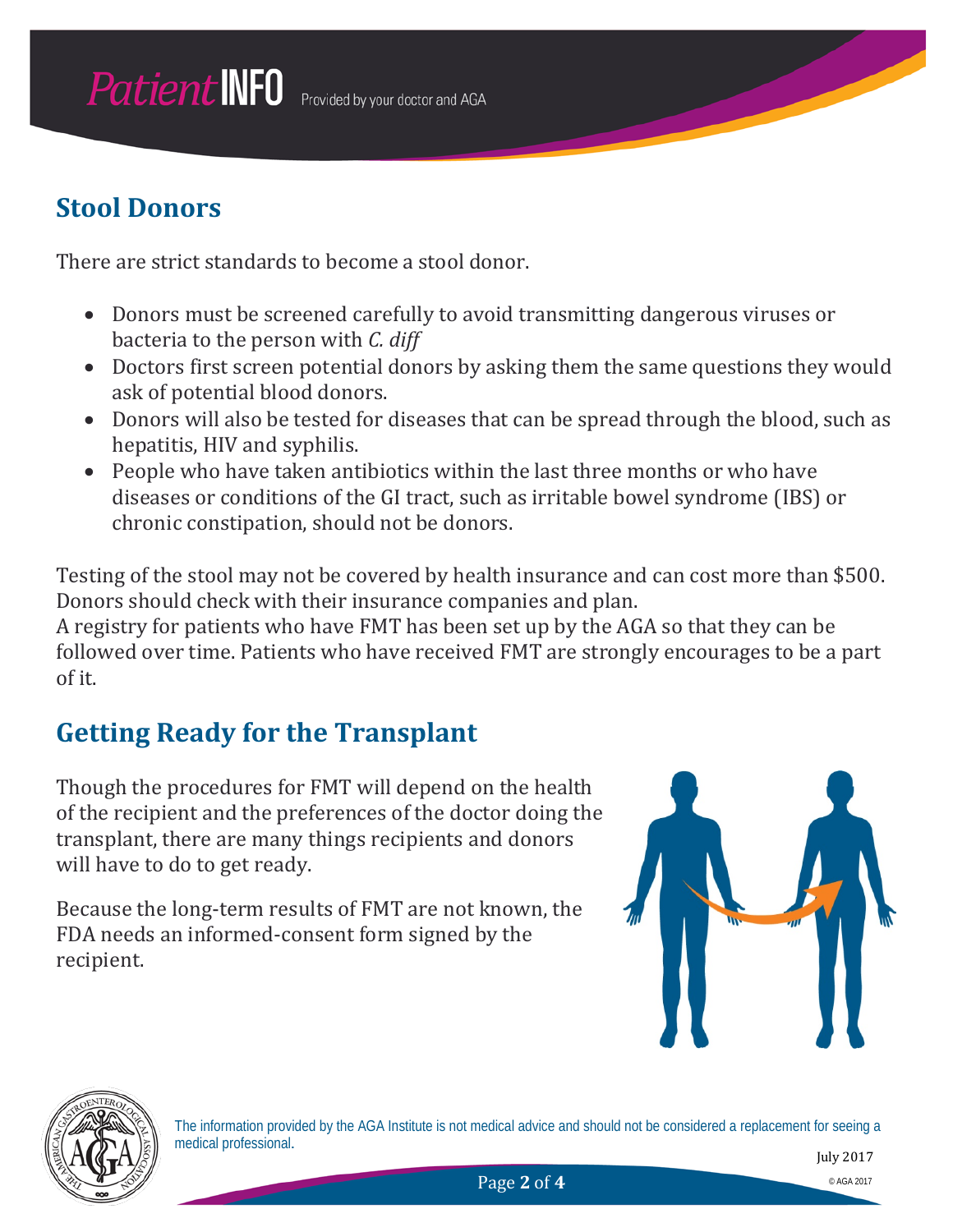- Doctors use different techniques to do FMT, such as colonoscopy, enema, or infusion through an upper endoscope or nasogastric tube (NG tube; a tube the runs from your nose down into your stomach). Each of these methods has some risk. Oral capsules are available, as well.
- For colonoscopy and enema, there is a very low risk of bowel perforation (a tear or hole in the bowel).
- For transfer by an NG tube, there is a small chance that some of the fluid holding the stool could end up in the lungs and cause an infection there.

#### **Recipients**

- Ideally, people who are going to get FMT should have an empty GI tract.
- Often, this means drinking only clear fluids and not eating anything for 24 hours before the procedure.
- People with mild or moderate *C. diff* may also be asked to drink a liquid that will make them move their bowels until their whole digestive system is empty.
	- However, those with severe infection, colitis, pseudomembranous colitis (infection in the colon; overgrowth of *C. diff* bacteria) or toxic megacolon (widening of the colon; complication of IBD or infection of the colon) should not drink these preparations.
- Recipients who will get the transplant by enema or colonoscopy may be given loperamide (Imodium®) the day of the procedure.
	- This drug slows down the muscle squeezing in the intestines and colon so that the donor stool stays in the body longer and the helpful organisms in the stool have a chance to take hold.
- If the transplant is to be delivered by a NG tube, the recipient will be given a drug to stop the stomach from secreting acid that can potentially kill the helpful organisms in the donor stool.

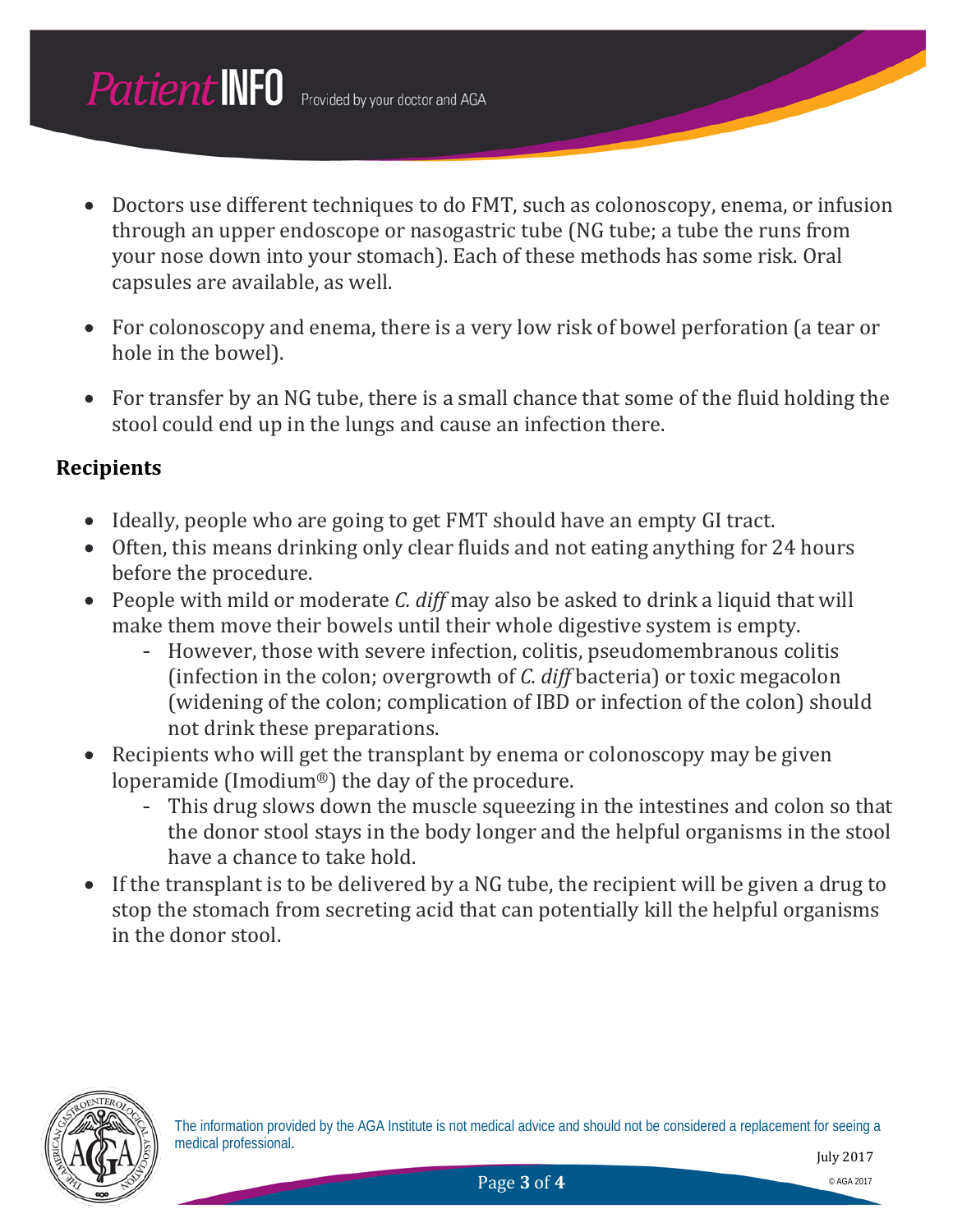#### **Donors**

- Donors should avoid any foods that the recipient is allergic to for five days before the transplant. This will give the donor's body time to clear the food from the GI tract.
- Donors who have any sign of infection, such as fever, diarrhea (loose stool) or throwing up, between the time they are screened and the time of their donation should call the doctor who will be doing the transplant right away.
- Your doctor may tell you to take a certain type of laxative that increases the amount of water in the bowel the night before the procedure. It will make passing a stool easier in the morning.

FMT is considered a success if the person with *C. diff* has no relapses for eight weeks. **Research shows that FMT has a high success rate, though some people with stubborn** *C. diff* **may have to have more than one transplant**.

#### **Fecal Microbiota Transplantation (FMT) – What to Know:**

- Fecal microbiota transplant (FMT) is one way to try to treat *Clostridium difficile (C. diff)* infection.
- Stool from a healthy donor is processed and transplanted into the sick patient.
- FMT has had very positive results, but is only FDA approved to treat recurrent *C. diff* for now.
- **FMT** must be overseen by a gastroenterologist.